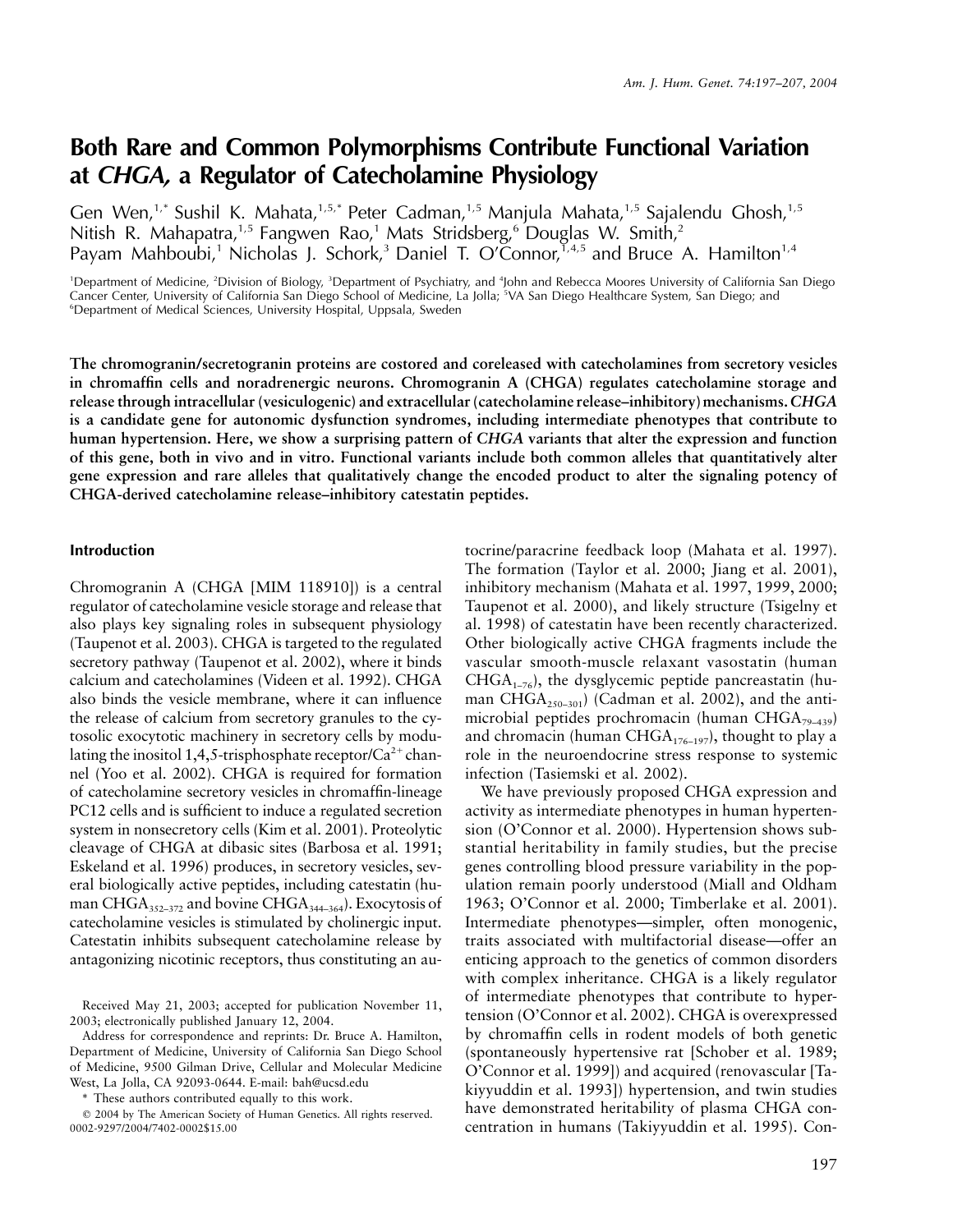versely, plasma concentration of the catestatin fragment is diminished both in established hypertension and in still-normotensive offspring at genetic risk of developing the disease (Kennedy et al. 1998; Mahata et al. 2000; O'Connor et al. 2002). This suggests that expression levels of CHGA and its peptides act in the pathogenesis of hypertension and that steady-state levels of different fragments may be uncoupled from each other. To identify genetic variants in *CHGA* that might alter its function, we resequenced all eight exons and adjacent intronic regions, ∼1.2 kbp of 5′ promoter, and two intronic conserved noncoding regions from 180 ethnically diverse human subjects. Here, we report identification of both quantitative variation in expression level mediated by common promoter haplotypes and qualitative variation in catestatin peptide mediated by rare polymorphisms that alter its inhibitory potency.

#### **Material and Methods**

#### *Subjects and Clinical Characterization*

A series of 180 individuals was studied, selected to span a diverse range of ethnicities. Ethnicity was established by self-identification. None of the subjects had a history of renal failure. Subject characteristics are defined as in previous articles (e.g., O'Connor et al. 2002). Subjects were volunteers from urban southern California (San Diego), and each subject gave informed, written consent; the protocol was approved by the University of California San Diego institutional review board (see table A [online only]).

## *Molecular Genetics*

Genomic DNA was prepared from leukocytes in EDTA-anticoagulated blood, through use of PureGene extraction columns (Gentra Biosystems), as described by Herrmann et al. (2000). Public draft human (Lander et al. 2001) and mouse (Waterston et al. 2002) genome sequence was obtained from the University of California Santa Cruz (UCSC) Genome Browser (UCSC Genome Bioinformatics Web site). Promoter positions were numbered with respect to the mRNA cap (transcriptional initiation) site. PCR primers were designed by Primer3 (Rozen and Skaletsky 2000; Primer3 Web site) to span each of the eight exons, as well as to include 50–100 bp of flanking intronic sequence. Target sequences were amplified by PCR from 16 ng genomic DNA in a final volume of 20  $\mu$ l. Products were treated with exonuclease I and shrimp alkaline phosphatase to remove primers and dNTPs prior to cycle sequencing with BigDye terminators (Applied Biosystems). Sequence was determined on an ABI 3100 automated sequencer and analyzed using the Phred/Phrap/Consed suite of software to provide base quality scores (Ewing and Green 1998; Ew-

ing et al. 1998; Gordon et al. 1998). Polymorphism and heterozygosity were detected using Polyphred (Nickerson et al. 1997; Rieder et al. 1998) and were manually confirmed. A subset of these data was cross-validated manually through use of base calls from Applied Biosystems software and visual inspection of trace files to identify heterozygotes. Rare SNPs were confirmed by resequencing in multiple individuals and from the reverse direction.

#### *Statistical Analysis*

Haplotypes were estimated from unphased genotypes by use of the PHASE program (Stephens et al. 2001). Haplotype homozygosities were confirmed by visual inspection. Pairwise linkage disequilibrium (LD) between each common SNP was quantified as  $D'$  and  $\Delta^2$  by use of the GOLD software package (Abecasis and Cookson 2000). Neutrality tests, including Tajima's *D,* Fu and Li's *D,* and the *H* test were performed using phased haplotype data in DnaSP (Rozas and Rozas 1999). Similar results were also obtained with Arlequin (Schneider et al. 2000), MEGA2 (Kumar et al. 2001), and hand calculations of Tajima's *D*. We used the  $F_{ST}$  statistic as a relative measure of population differentiation and calculated  $F_{ST}$  for the *CHGA* promoter through use of the Arlequin package (Schneider et al. 2000). *CHGA* promoter haplotype networks were constructed in Arlequin, which computed a minimum spanning tree (MST) from the matrix of pairwise distances calculated between all pairs of haplotypes. Similar trees were also constructed using the neighbor-joining, parsimony, and maximumlikelihood methods. One-way post hoc ANOVA with a Bonferroni correction was performed using the SPSS software package to check the significance of the in vivo association study and in vitro haplotype-specific *CHGA* promoter activity.

#### *Molecular Modeling*

Models were based on native, linear, human catestatin  $(hCHGA<sub>352–372</sub>)$  nuclear magnetic resonance (NMR) structure in the Protein Data Bank. Point mutants were aligned to the wild-type backbone template and then subjected to energy-minimization/molecular mechanics (Mahata et al. 1998; Tsigelny et al. 1998).

### *Assays (CHGA Peptide Radioimmunoassays in Human Plasma)*

EDTA-anticoagulated plasma was frozen and stored at -70°C prior to assay. CHGA region-specific radioimmunoassays for  $CHGA_{17-38}$  (hydrophobic disulfide loop), CHGA<sub>116–437</sub> (large fragment), CHGA<sub>284–301</sub> (pancreastatin), and CHGA $_{361-372}$  (catestatin) were based on synthetic peptides and polyclonal rabbit antisera, as described elsewhere (Stridsberg 2000). <sup>125</sup>I-radiolabeling of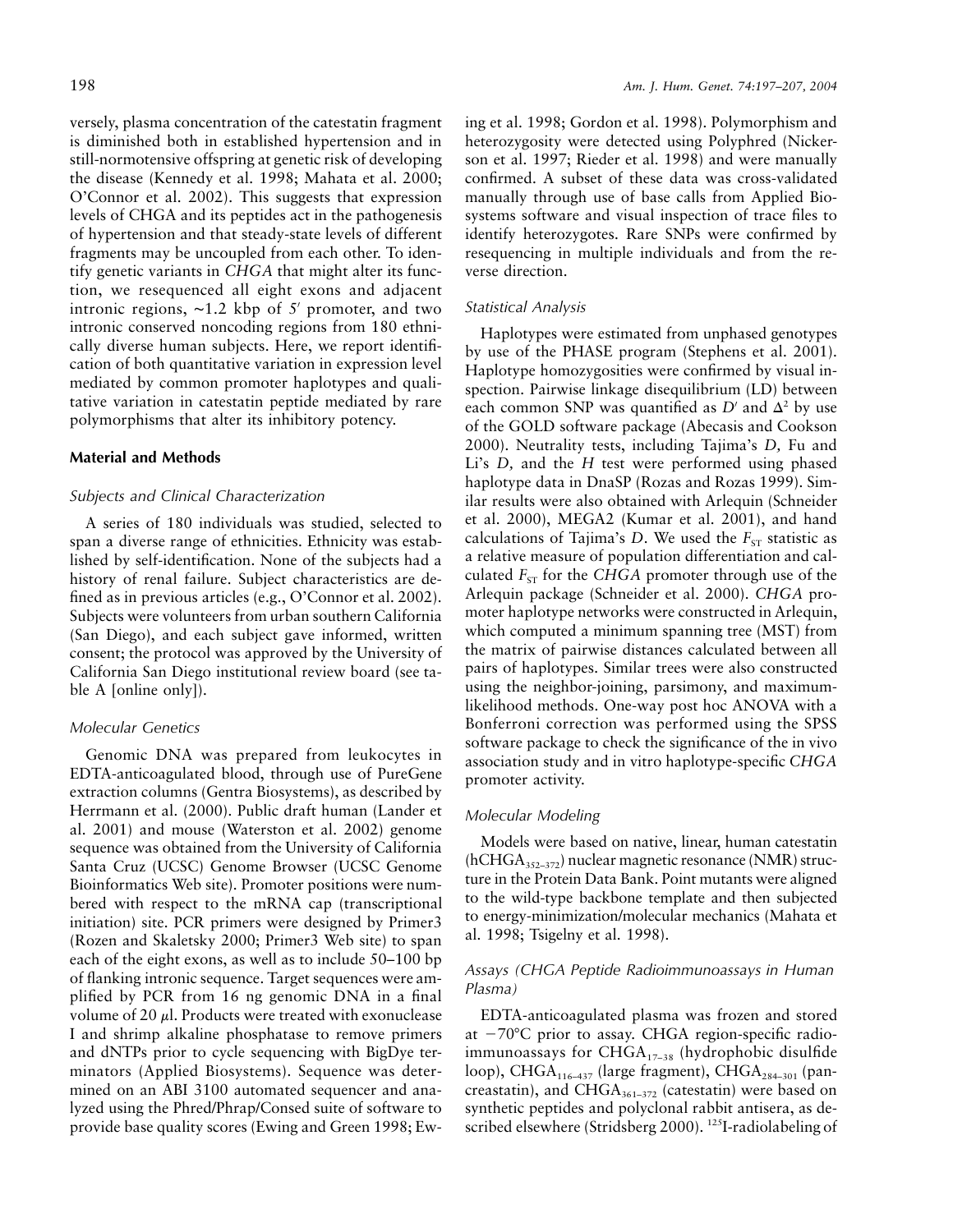each peptide was enabled by either an endogenous or adventitious (terminal) Tyr residue. Several of the CHGA region-specific radioimmunoassays have been described in detail elsewhere (Stridsberg 2000; Stridsberg et al. 1995, 2000).

#### *Synthetic Peptides*

Particular CHGA regions, including linear, human catestatin CHGA<sub>352-372</sub> (S<sub>352</sub>SMKLSFRARAYGFRGPGP-QL372) or its point mutants (Gly364Ser; Pro370Leu), were synthesized by the solid-phase method, with 9-fluorenylmethoxycarbonyl (Fmoc) protection chemistry, as described elsewhere (Mahata et al. 2000). Peptides were purified to >95% homogeneity by preparative reversephase high-performance liquid chromatography (RP-HPLC) on C-18 silica columns. Authenticity and purity of peptides were further verified by analytical chromatography (RP-HPLC) and electrospray-ionization or matrix-assisted laser desorption/ionization (MALDI) mass spectrometry.

## *Catecholamine Secretion (Effect of Human Catestatin or Its Variants)*

Rat PC12 pheochromocytoma cells were grown at 37°C with 6%  $CO<sub>2</sub>$ , in 10-cm dishes or six-well plates, in Dulbecco's minimum essential/high glucose medium supplemented with fetal bovine and horse serum and penicillin/streptomycin. Norepinephrine secretion from PC12 cells was monitored as described elsewhere (Mahata et al. 2000). In brief, cells were labeled for 3 h with  $1 \mu$ Ci <sup>3</sup>H-L-norepinephrine (71.7 Ci/mmol) (DuPont/ NEN) and then were incubated for 30 min, with or without the secretagogue nicotine (60  $\mu$ M), in the presence or absence of peptide antagonists  $(0.1-10 \mu M)$ . Release medium and cell lysates were assayed for <sup>3</sup>H-Lnorepinephrine by liquid scintillation counting. Net secretion is calculated as nicotine-stimulated release minus basal catecholamine release.

#### CHGA *Promoter Haplotype/Reporter Activity Assays*

Human *CHGA* promoter/reporter plasmids were constructed essentially as described by Rozansky et al. (1994) and Wu et al. (1994). Haplotype-specific promoter fragments corresponding to  $CHGA - 1142/ + 54$  bp were amplified from genomic DNA of known homozygotes (or heterozygotes for the two least common haplotypes), cloned into promoterless firefly luciferase reporter plasmid (pGL3-Basic [Promega]). Synthetic replacements were made by site-directed mutagenesis (QuickChange [Stratagene]). All promoter fragments were sequence verified before use. Promoter positions are numbered upstream  $(-)$  or downstream  $(+)$  of the cap site. Plasmids were purified on columns (Qiagen) prior to transfection. PC12 pheochromocytoma cells were transfected (at 50%–60%

confluence, 1 d after 1:4 splitting) with 1  $\mu$ g of supercoiled promoter haplotype-firefly luciferase reporter plasmid and 10 ng of the *Renilla* luciferase expression plasmid pRL-TK (Promega) as an internal control per well, by the liposome method (Superfect [Qiagen]). The firefly and *Renilla* luciferase activities in the cell lysates were measured 16–21 h after transfection, and the results were expressed as the ratio of firefly/*Renilla* luciferase activity (Stop & Glo [Promega]). Each experiment was repeated a minimum of three times.

#### **Results**

To identify genetic variants in *CHGA* that might alter its function, we resequenced all eight exons and adjacent intronic regions, the proximal promoter, and two intronic conserved noncoding regions  $\approx 75\%$  conserved between human and mouse) from 180 ethnically diverse human subjects collected as part of our ongoing phenotypic studies (fig. 1). We identified 53 SNPs and 2 single-base insertion/deletions in this 5,725-bp footprint. Of these, 20 SNPs were common (minor allele frequency  $\geq 5\%$ ) in our initial sample. It is surprising that 8 of the common SNPs (and 13 total) occur within 1,175 bp in the proximal promoter. The estimated nucleotide diversity  $(\pi)$  (Tajima 1989) in the promoter region (0.0021) is two- to threefold higher than in other regions of *CHGA,* including introns (table 1), and is also severalfold higher than promoter regions of other genes we have resequenced from the same subjects (0.0007, 0.0001, and 0.0004 for similar-sized segments of *PYY, PMX2B,* and *DBH,* respectively, and 0.0008 for combined smaller segments of *NPY2R* and *PNMT*). This excess variation is even more extreme in samples with African and European ancestry, since Asian samples in our data show no increase in nucleotide diversity for the *CHGA* promoter. Among 17 coding-region polymorphisms, 11 encode amino acid substitutions; two of these, heterozygous Gly364Ser and Pro370Leu (positions in the mature CHGA protein), are relatively unusual (minor allele frequency  $0.6\% - 3.1\%$ ) variants in the catestatin peptide that seem to influence its function in inhibiting vesicular catecholamine release (table B [online only]). We completely resequenced *CHGA* from two chimpanzees to determine the likely ancestral alleles at polymorphic sites and verified this ancestry for sites of interest with additional sequence from bonobo and gorilla.

To identify variants that are inherited together, we inferred haplotypes from the 20 most common SNPs in *CHGA,* through use of PHASE (Stephens et al. 2001). We identified eight major haplotypes, accounting for 74.7% of chromosomes examined (fig. 1). These eight haplotypes explicitly include the common variation in coding and likely regulatory regions and serve as surrogates (by LD) for any unexamined regions that might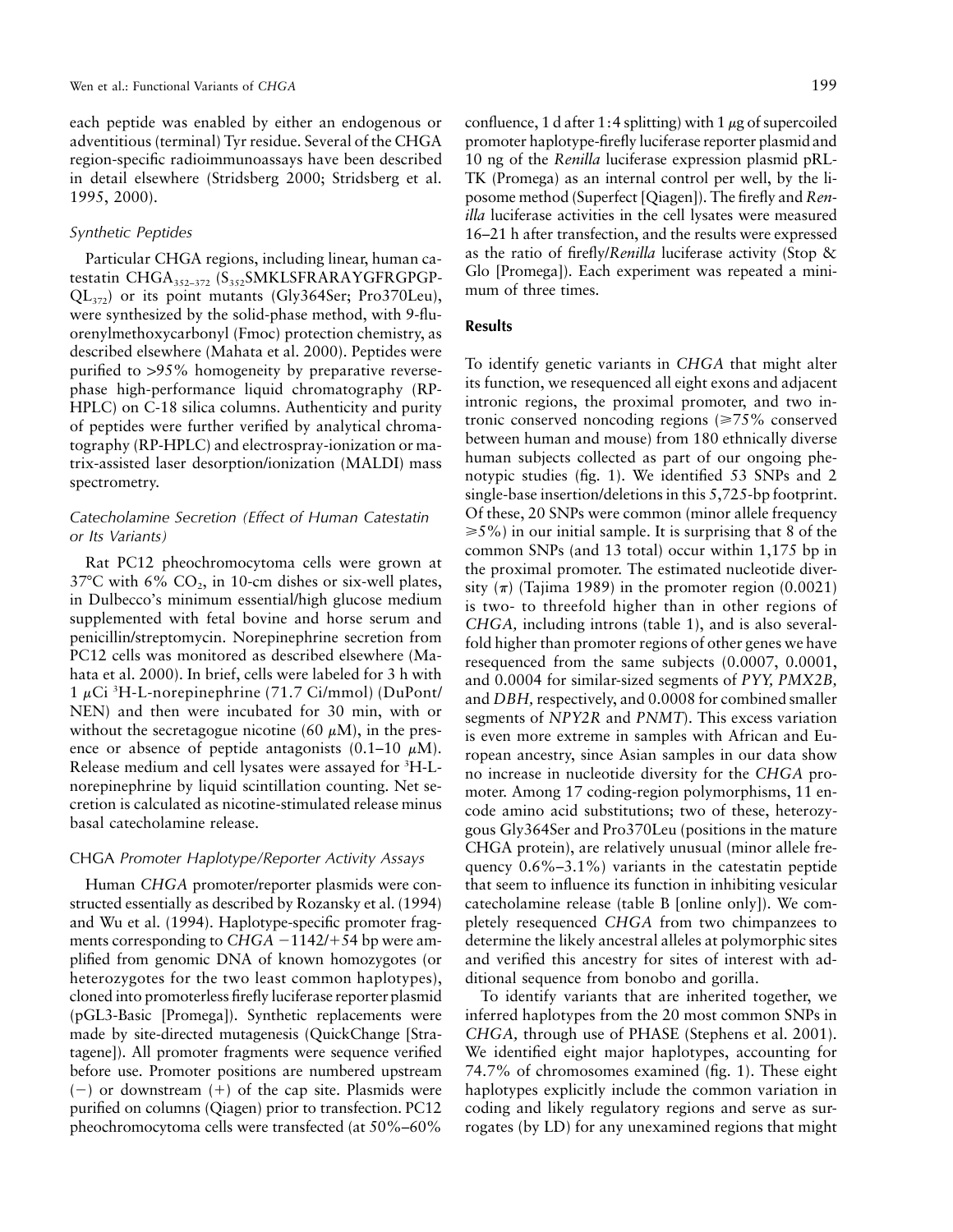

**Figure 1** Resequencing strategy and identified variants. Sequences conserved between mouse and human *CHGA* were visualized with VISTA (Mayor et al. 2000). Location of common (*upper*) and rare (*lower*) SNPs relative to exons and conserved noncoding sequences is indicated by position. Red rods represent nonsynonymous SNPs, and black rods represent synonymous SNPs. Nucleotides in red in the chimpanzee haplotype indicate the minor allele in the human sequence. Computationally reconstructed haplotypes are indicated, along with their relative frequencies in ethnogeographic groups within our sample population. Nucleotide deletions in haplotype sequences are indicated by an asterisk (\*).

influence *CHGA* gene function in our clinically focused samples. Consistent with African origins for modern humans, the eight major haplotypes account for only 51.8% of all haplotypes in African Americans but account for 92% in the Asian sample. (The  $F_{ST}$  for the *CHGA* proximal promoter among four populations is 0.035, which is significantly different from  $0 \left[ P \right]$ .0001]. This is attributable to the difference between the Asian sample and the other three populations: pairwise differences between populations for Asian versus black, Hispanic, and white are independently significant:  $F_{ST} = 0.062, 0.125,$  and 0.057, respectively [*P* < .0001], but differences among black, Hispanic, and white populations are not significant.)

The unusually high nucleotide diversity in the proximal promoter allowed us to examine this interval in greater detail. PHASE inferred eight haplotypes in the *CHGA* promoter region (table 2), six of which appeared to be relatively common  $(>4\%)$ . Four promoter SNPs in tight LD with each other  $(-1014, -988, -462, )$  and -89; see table B [online only]) were common in the general population (although they were found in  $\langle 5\%$ of Asians), including one  $SNP$  (-988) for which the ancestral allele (in common with chimpanzee, bonobo,

and gorilla) is the minor allele in all populations. Three of these SNPs  $(-1014, -988, \text{and } -462)$  are in absolute LD with each other  $(D' = 1; \Delta^2 = 1)$ , whereas the fourth  $(-89)$  shows complete but not absolute LD with the other three SNPs ( $D' = 1$ ;  $\Delta^2 = 0.744$ ). To illustrate relationships among the promoter haplotypes, we constructed haplotype networks through use of Arlequin (fig. 2*A*). The haplotype MST structure showed that the four linked SNPs divided *CHGA* promoter haplotypes into two clusters. The haplotype clusters that differ at these linked sites define a deep division in the human lineage. It is interesting that the chimp promoter haplotype was located between the two clusters, one step closer to the cluster that did not contain minor alleles of the four SNPs. It is surprising that haplotypes that retain the ancestral SNP allele at  $-988$  occur at only a 20% frequency in the current general population. The high  $\pi$  value and divergent haplotype structure in the *CHGA* promoter could suggest effects of balancing selection, as was shown for the *cis*-regulatory region of *CCR5* ( $\pi = 0.0021$ ) (Bamshad et al. 2002).

To determine whether the population structure of *CHGA* promoter variants is significantly different from expectation under selective neutrality, we applied sev-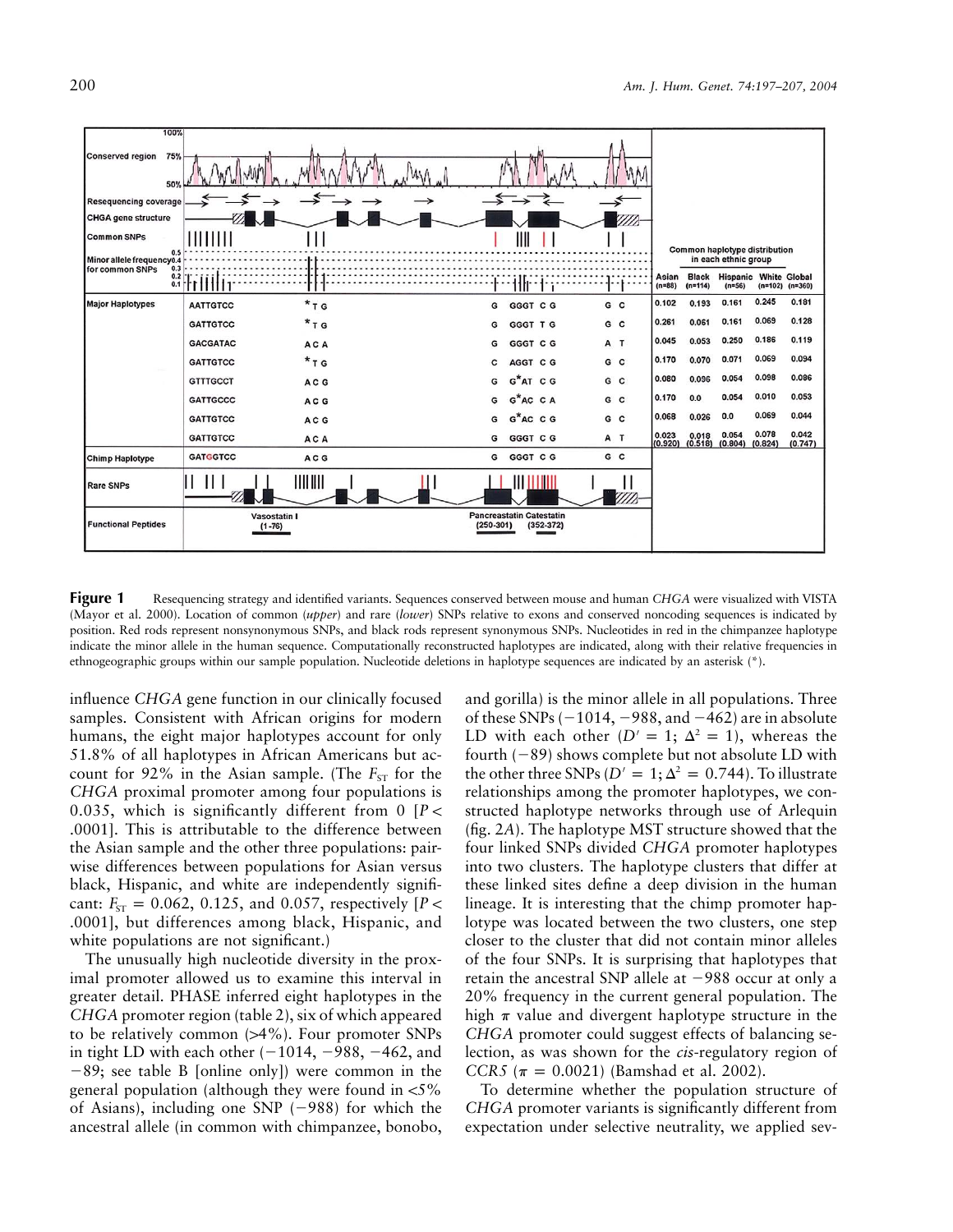| Sequenced<br>Region (No. | $\pi$ IN POPULATION (TOTAL NO. OF SEGREGATING SITES) <sup>a</sup> |                      |                        |                      |                       |  |  |  |  |  |
|--------------------------|-------------------------------------------------------------------|----------------------|------------------------|----------------------|-----------------------|--|--|--|--|--|
| of Bases<br>Sequenced)   | Asian<br>$(n = 88)$                                               | Black<br>$(n = 114)$ | Hispanic<br>$(n = 56)$ | White<br>$(n = 102)$ | Global<br>$(n = 360)$ |  |  |  |  |  |
| Coding (1,371)           | .0009(8)                                                          | .0009(10)            | .0009(8)               | .0007(7)             | .0009(17)             |  |  |  |  |  |
| Promoter $(1,175)$       | .0012(8)                                                          | .0022(11)            | .0023(10)              | .0023(9)             | .0021(13)             |  |  |  |  |  |
| 5'UTR (213)              | .0000(0)                                                          | .0000(0)             | .0000(0)               | .0000(0)             | .0000(0)              |  |  |  |  |  |
| Intron $(2,556)$         | .0011(9)                                                          | .0012(19)            | .0009(11)              | .0011(12)            | .0011(22)             |  |  |  |  |  |
| 3'UTR (410)              | .0003(1)                                                          | .0015(3)             | .0011(1)               | .001(1)              | .0008(3)              |  |  |  |  |  |
| Total (5,725)            | .0007(26)                                                         | .0009(43)            | .0008(30)              | .0008(29)            | .0008(55)             |  |  |  |  |  |
|                          |                                                                   |                      |                        |                      |                       |  |  |  |  |  |

**Table 1**

**Nucleotide Diversity (**p**) in Each Region of** *CHGA* **among Four Populations**

 $\pi$  was calculated as described by Tajima (1989).

eral well-described tests, including Tajima's *D* (Tajima 1989); Fu's *Fs,* Fu and Li's *D*\* and *F*\*, Fu and Li's *D* and *F,* and Fay and Wu's *H* test (Fu 1996; Fay and Wu 2000); and the HKA test (Hudson et al. 1987). The resulting statistics do not reach the .05 significance level for derived *P* values but are close in several cases (table 3), including a positive Tajima's *D* and Fu's *Fs* in white subjects. This is consistent with—but does not prove selection acting on the promoter variants we identified. In protein coding sequence, we observed 11 replacement polymorphisms in the four populations but no fixed replacements between human and chimpanzee. This is significant by the McDonald-Kreitman test (McDonald and Kreitman 1991) with  $P < .001$  (the test is independently significant at the .01 level for each ethnic group).

To test the functional significance of common variations in *CHGA,* we first examined the influence of individual common polymorphisms on the expression of *CHGA* gene products in vivo (fig. 2*B*). We looked at associations of SNPs across *CHGA* with four plasma CHGA peptide fragments in 102 subjects for whom we had both physiologic and gene resequencing data. One-way ANOVA with Bonferroni correction for multiple comparisons identified significant association with plasma CHGA for only the three SNPs  $(-1014, -988,$ and -462) that presented absolute LD with each other in the promoter region, suggesting a haplotype-specific

effect on plasma levels. Minor-allele homozygotes had significantly elevated levels of the two most abundant plasma CHGA peptides, compared with heterozygotes or major-allele homozygotes.

To test further the functional significance of common variation in the promoter region, we assayed expression of *CHGA* promoter haplotype-specific reporter constructs (fig. 2*C*). We placed the eight inferred promoter haplotypes upstream of a luciferase reporter and assayed expression in PC12 cells, which model a normal site of *CHGA* expression. It is interesting that the two common haplotypes containing minor alleles at the four complete-LD sites showed significantly lower expression than all the others, including chimpanzee. Haplotypes 3 (GACGATAC) and 6 (GACGATCC) are also significantly different from each other in expression level but differ in sequence only at  $-89$ . These results indicate that SNP -89 and at least one of the three SNPs in absolute LD are functionally significant.

To determine which of the three SNPs in absolute LD affect promoter activity, we mutated each of these sites in the promoter-reporter constructs for high-expressing haplotype 1 and low-expressing haplotype 6 (fig. 2*D*). For replacements on haplotype 1, only mutation of  $-462$ (1-462A) shows significant decrease of promoter activity. For replacements on low-expressing haplotype 6, mutation of either  $-462 (6-462\overline{G})$  or  $-988 (6-988\overline{T})$  sig-

| U<br>۱<br>ı<br>×<br>× |
|-----------------------|
|-----------------------|

| Haplotype Distribution in the CHGA Promoter Region among Four Populations |  |  |  |
|---------------------------------------------------------------------------|--|--|--|
|---------------------------------------------------------------------------|--|--|--|

| .<br>PROMOTOR                     | NUCLEOTIDE AT POSITION |         |         |        |        |        |       | FREQUENCY (NO. OF CHROMOSOMES) IN POPULATION |                     |                      |                        |                      |                      |
|-----------------------------------|------------------------|---------|---------|--------|--------|--------|-------|----------------------------------------------|---------------------|----------------------|------------------------|----------------------|----------------------|
| <b>HAPLOTYPE</b><br><b>NUMBER</b> | $-1106$                | $-1018$ | $-1014$ | $-988$ | $-462$ | $-415$ | $-89$ | $-57$                                        | Asian<br>$(n = 88)$ | Black<br>$(n = 114)$ | Hispanic<br>$(n = 56)$ | White<br>$(n = 102)$ | Total<br>$(n = 360)$ |
|                                   | G                      | А       |         |        | G      |        | С     | C                                            | .466(41)            | .211(24)             | .321(18)               | .265(27)             | .306(110)            |
| 2                                 | А                      | А       |         |        | G      |        | C     | C                                            | .102(9)             | .272(31)             | .196(11)               | .255(26)             | .214(77)             |
| 3                                 | G                      | A       |         | G      | A      |        | A     | C                                            | .045(4)             | .123(14)             | .268(15)               | .206(21)             | .15(54)              |
| 4                                 | G                      | А       |         |        | G      | С      | С     | C                                            | .261(23)            | .158(18)             | .071(4)                | .078(8)              | .147(53)             |
| 5.                                | G                      |         |         |        | G      | C      | С     |                                              | .102(9)             | .105(12)             | .107(6)                | .176(18)             | .125(45)             |
| 6                                 | G                      | A       |         | G      | A      |        | C     | C                                            | 0(0)                | .114(13)             | .036(2)                | 0(0)                 | .042(15)             |
|                                   | G                      | A       |         |        | G      | С      | С     |                                              | 0(0)                | .018(2)              | 0(0)                   | .02(2)               | .011(4)              |
| 8                                 | G                      |         |         |        | G      | С      | C     | C                                            | .023(2)             | 0(0)                 | 0(0)                   | 0(0)                 | .006(2)              |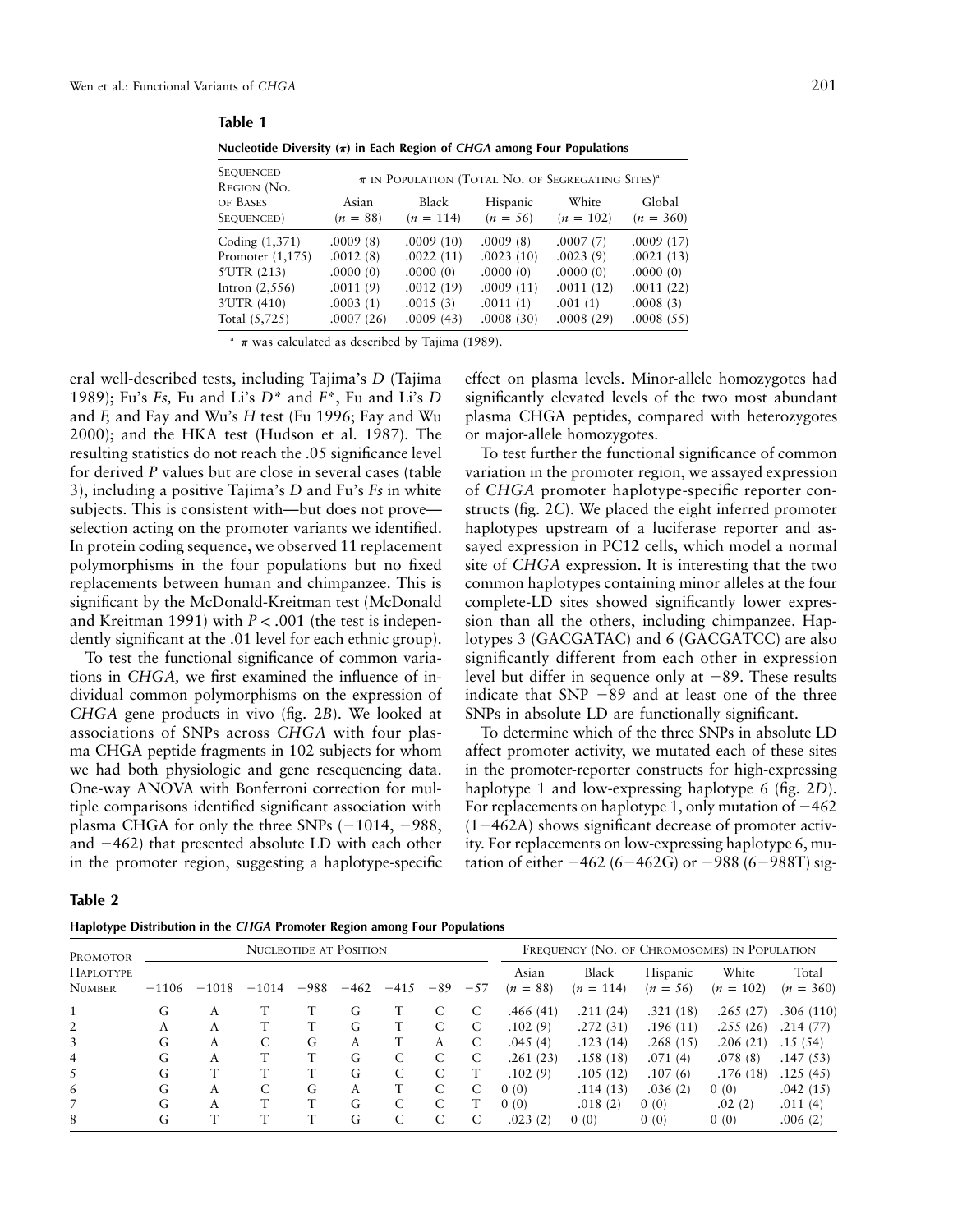

**Figure 2** Functional variation in the CHGA promoter. A, Promoter haplotypes, each represented by a circle whose area represents the overall frequency of that haplotype in the sample. Each haplotype number corresponds to haplotype numbers in table 2. Each circle is subdivided to show the proportion of the individual haplotype frequency found in each of the four populations as represented by the indicated colors. Dashed lines indicate alternative topologies of equal length. Lines connecting haplotypes represent one nucleotide substitution, except where noted in parentheses. *B,* Association of *CHGA* proximal promoter SNP genotype (G-988-T) with in vivo plasma CHGA peptide levels in 102 subjects. All CHGA peptides levels are expressed as mean±SEM. Significant differences could be observed in two peptide fragments (large fragment, CHGA<sub>116–457</sub>; and pancreastatin, CHGA<sub>284–301</sub>) between minor-allele homozygotes and the other two groups. N = number of subjects for each genotype group. The allele frequencies were 22.5% for G and 77.5% for T. The genotypes were in Hardy-Weinberg equilibrium  $(\chi^2 = 0.011; P = .91)$ . C, In vitro haplotype-specific CHGA promoter activity assay. Two haplotypes (3 and 6) showed a marked decrease in promoter activity compared with the other four common promoter haplotypes, two rare haplotypes, and chimp haplotype. Haplotype numbers correspond to haplotype numbers in table 2. There are also significant differences in promoter activity between haplotypes 3 and 6.  $P$ .0001 between haplotype 6 and other haplotypes. \*\* $P < .001$  between haplotype 3 and the other haplotypes except haplotype 6. *D*, In vitro mutated haplotype activity assay in the *CHGA* promoter. Each mutated promoter haplotype was derived from either haplotype 1 or haplotype 6 (see table 2).

nificantly increases expression, with -462G conferring the largest increase.

To test the functional significance of the rare amino acid replacements we found in the catestatin peptide sequence, we synthesized wild-type and variant peptides and assayed their potency for inhibition of nicotinic cholinergic-stimulated catecholamine release from chromaffin (PC12) cells (fig. 3). The Gly364Ser substitution alters a site that is otherwise absolutely conserved among seven

mammalian species for which sequence is available but occurs in 11 of 180 subjects. This substitution in synthetic catestatin results in a 4.7-fold loss of potency in our assay. Pro370Leu occurred in 2 of 180 subjects; it is interesting that 370Leu is the normal allele in all reported nonprimate mammals. This substitution results in a 2.3-fold gain of potency of the synthetic peptide (fig. 3*A* and 3*B*). It is interesting that the Gly364Ser variant is distributed across other ethnic groups (five are Asian samples, five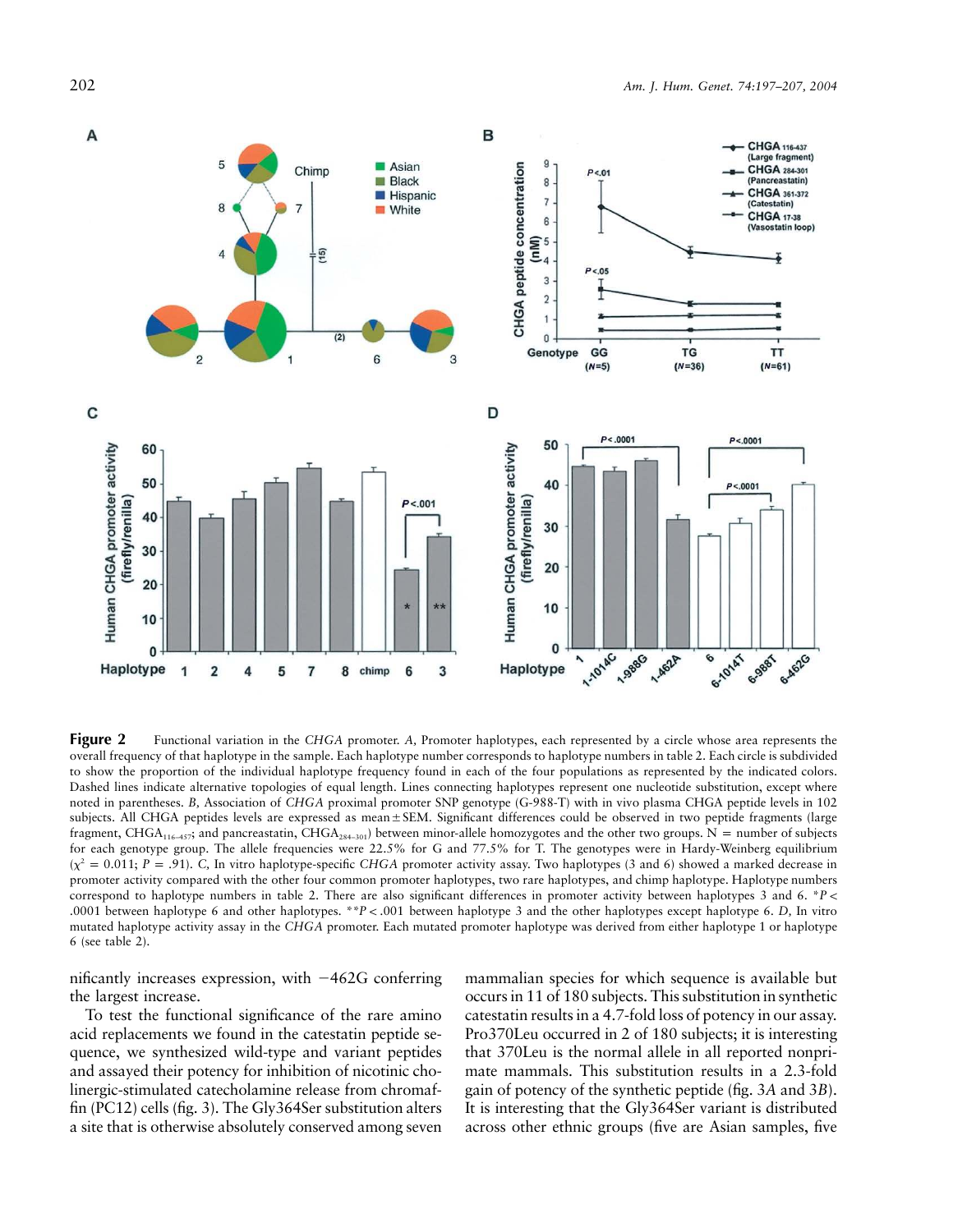**Table 3**

| <b>Example of the compact of the conduction of the compact of the compact of the compact of the compact of the compact of the compact of the compact of the compact of the compact of the compact of the compact of the compact</b> |              |              |                   |                   |               |                 |                |  |  |
|-------------------------------------------------------------------------------------------------------------------------------------------------------------------------------------------------------------------------------------|--------------|--------------|-------------------|-------------------|---------------|-----------------|----------------|--|--|
| Population                                                                                                                                                                                                                          | Tajima's D   | Fu's $Fs$    | Fu and Li's $D^*$ | Fu and Li's $F^*$ | Fu and Li's D | Fu and Li's $F$ | Fay and Wu's H |  |  |
| Asian $(n = 88)$                                                                                                                                                                                                                    | $-.252(.44)$ | .644(.19)    | 1.268(.09)        | .891(.19)         | 1.292(0.08)   | .906(0.16)      | $-4.486(.016)$ |  |  |
| Black $(n = 114)$                                                                                                                                                                                                                   | .647(.22)    | .472(.148)   | .061(.36)         | .321(.35)         | .050(.36)     | .318(.38)       | $-1.322(0.14)$ |  |  |
| Hispanic $(n = 56)$                                                                                                                                                                                                                 | .766(.16)    | .953(.159)   | .136(.39)         | .408(.38)         | .118(.34)     | .403(.36)       | $-.529(.23)$   |  |  |
| White $(n = 102)$                                                                                                                                                                                                                   | 1.460 (.074) | 2.757 (.068) | .564(.45)         | 1.037(0.14)       | .568(.16)     | 1.049(0.13)     | $-1.594(0.1)$  |  |  |
| Global $(n = 360)$                                                                                                                                                                                                                  | .498(.24)    | .059(.125)   | $-.703(.15)$      | $-.293(.38)$      | $-.715(.15)$  | $-.300(.40)$    | $-1.867(0.09)$ |  |  |

**Neutral Selection Tests in the** *CHGA* **Promoter Region among Four Populations**

NOTE.—Nominal *P* values are given in parentheses for each test.

are white samples, and one is a Hispanic sample) but is absent from the African American sample ( $P < .01$ ;  $\chi^2$ test), whereas the Pro370Leu variant occurred only in African American samples.

To determine how these variants could influence peptide potency, we modeled the impact of amino acid substitutions on the NMR structure (PDB 1lv4) of human catestatin that we had recently determined. Homology modeling suggests that Gly364Ser distorts the peptide backbone in two locations, by  $0.36$  Å in the middle loop near the site of substitution and by  $1.48 \text{ Å}$  in the carboxy-terminal strand, which is adjacent in the threedimensional structure (fig. 3*C, left*). By contrast, the Pro370Leu substitution model predicts a 0.59-A˚ shift in the middle loop but no shift in the carboxy-terminal strand near the site of substitution (fig. 3*C, right*).

#### **Discussion**

CHGA plays crucial roles in the sympathoadrenal system, both in the formation of catecholamine secretory vesicles and in the regulation of catecholamine release by nicotinic cholinergic stimuli (Taupenot et al. 2003). Here, we find both quantitative variation in expression level mediated by common promoter haplotypes and qualitative variation in rare catestatin peptide polymorphisms that alter its inhibitory potency several fold. We find 13 promoter SNPs that resolve into six relatively common haplotypes (frequencies >4%). These 5' proximal haplotypes differ quantitatively in the ability to promote transcription, and one of the functionally variant SNP alleles (G-988-T) in the low-expression haplotype is an ancestral allele that has diminished in allele frequency in a region of likely natural selection. The functional variation we observed could be a substrate for environmental selective pressures dependent on catecholaminergic function.

Tests of selective neutrality provide modest support for recent selection on *CHGA* promoter haplotypes in white and Asian subjects. Tajima's *D* and Fu's *Fs* tests show positive statistics just above traditional significance thresholds in white subjects (with *P* values of .074 and .068, respectively), whereas Fu and Li's *D* and *D*\* tests are nearly significant and Fay and Wu's *H* test is significant in Asian subjects (with *P* values of .08, .09, and .016, respectively). The difference between populations probably reflects the near absence of haplotypes 3 and 6 in Asian samples, increasing the proportion of chromosomes containing the nonancestral allele at position -988. We do not see significant deviation from neutrality in the other populations, but the statistical methods are relatively conservative and have power to detect selection only under limited circumstances.

Our results suggest that selection in modern humans favors haplotypes that impart a moderate range of *CHGA* expression. It is interesting to note that the most extreme promoter haplotypes for functional expression (6 and 7) are infrequent and are intermediates that link more-moderate and more-common promoter haplotypes in the minimum spanning network. In the coding sequence, the McDonald-Kreitman test showed significant departure from neutrality, because of the lack of fixed replacements. Consistent with purifying selection against replacements, we find that two relatively infrequent replacement polymorphisms in the catestatin region alter peptide potency several fold. Taken together with our functional studies, our molecular evolutionary data suggest the importance of maintaining *CHGA* expression within an approximately twofold range, but moresensitive and more-powerful approaches will likely be needed to confirm the influence of selection in shaping modern haplotypes.

In vitro promoter studies indicate that three of the promoter SNPs we identified have functional consequences. The  $-89$  SNP is the only difference between promoter haplotypes 3 and 6, accounting for ∼30% change in expression level. The -462 SNP accounts for another 30%–40% change, including most of the difference between haplotypes 1 and 6. It is interesting that the SNP at -988 had no effect on haplotype 1 but accounted for a slight increase in expression from haplotype 6. This may suggest an epistatic interaction among SNPs within the variant promoter haplotypes. The  $-462$  and -89 polymorphisms each sit within consensus sites for known transcription factor families, identified computationally by rVista (Loots et al. 2002) or TESS (Schug and Overton 1997). These include  $TCF1\alpha$  and GATA sites at  $-462$  and one of several potential AP-2 sites at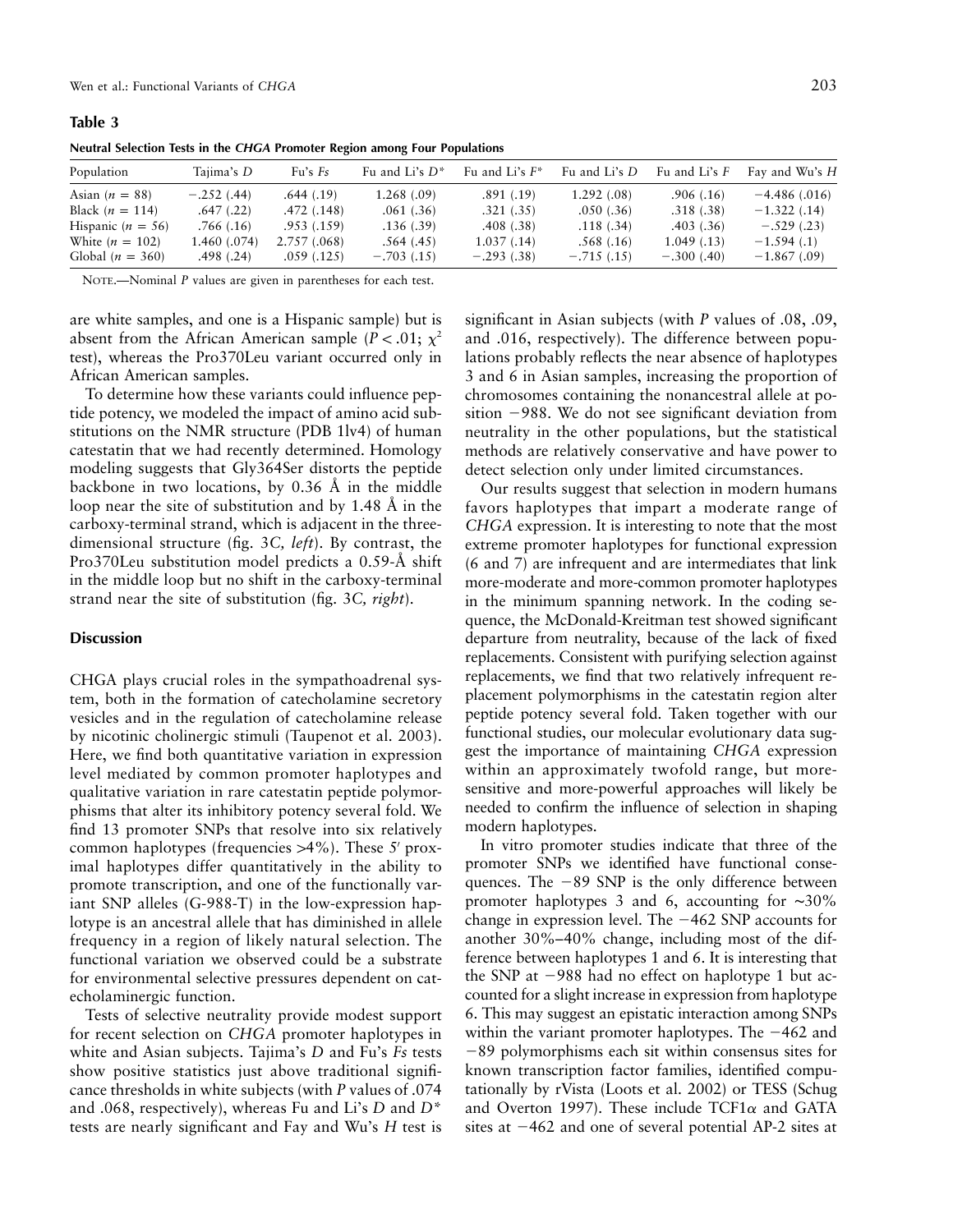

**Figure 3** Catestatin peptide variants altering cholinergic inhibition and predicted structure. A, Peptide sequence alignment from several species (and the corresponding catestatin region), showing the extent of sequence conservation at Gly364Ser and Pro370Leu (*red, second and third rows*). Note that 370Leu is found in all nonprimate species available. Phylogenetic relationships and bootstrap values are taken from a published multiple gene comparison (Murphy et al. 2001). *B*, Altered efficacy of nicotinic inhibition by variant peptides in dose response from 0.1 to 10  $\mu$ M, showing functional significance to each change, but in opposite directions. *C,* Homology modeling, predicting altered three-dimensional structure of Gly364Ser (*left*) and Pro370Leu (*right*) variants. Point mutants were aligned to the wild-type backbone template and then subjected to energy-minimization/ homology-modeling using SWISS-MODEL at the ExPASy Web site and Swiss-PDBviewer ("DeepView") for visualization and manipulation (Peitsch 1995).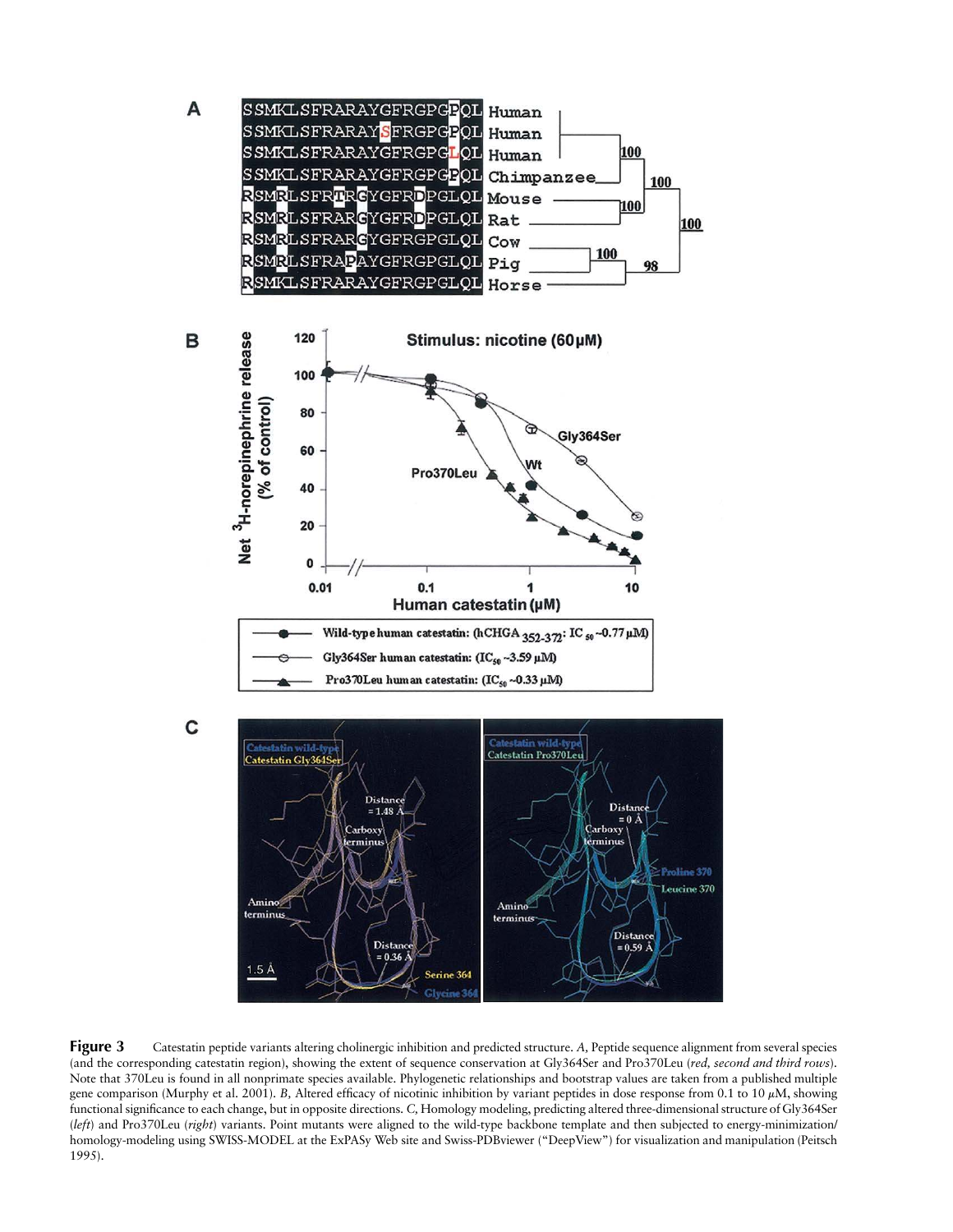

**Figure 4** 1-2-3 model for influence of *CHGA* polymorphisms on catecholamine storage and release. *1,* Common promoter haplotypes affect the transcriptional level of the *CHGA* gene in chromaffin cells. *2,* CHGA protein levels quantitatively affect pool size of catecholamine-chromogranin vesicles. *3,* Variant catestatin peptides alter the release-dependent feedback inhibition of nicotinic-stimulated release. This feedback loop could explain the divergent effects of promoter polymorphisms on chromaffin cell *CHGA* expression and plasma levels.

-89. However, occupancy and differentiation of these sites need to be demonstrated in vivo before a precise transcriptional mechanism for the altered expression phenotypes can be confirmed.

Two relatively infrequent amino acid replacement cSNPs in the catestatin peptide (CHGA $_{352-372}$ ) produce quite different effects on catestatin potency, ultimately differing by 10.8-fold in their potency to inhibit nicotinic stimulation of catecholamine release from chromaffin cells. The Gly364Ser variant occurs at a highly conserved site among mammalian catestatins. The 364Ser variant we discovered reduces catestatin activity ∼4.7-fold. In contrast, the 370Leu variant is the normal allele in all mammalian species sequenced to date, except human and chimpanzee; thus, the Pro370Leu allele that increases catestatin activity ∼2.3-fold is a reversion to the usual amino acid seen among mammals.

Our data demonstrate that both common and rare variants contribute to functional polymorphism at *CHGA* and suggest a model (fig. 4) for feedback regulation of catecholamine and chromogranin release mediated by catestatin. Correlations between quantitative functional alterations and allele frequencies suggest that the level of CHGA and catestatin is under selection but that different activities of CHGA may be under different selective pressures. Although larger cohort sizes will need to be examined to determine the impact of these alleles on complex phenotypes such as blood pressure, our results clearly reinforce a likely role for *CHGA* variation in intermediate phenotypes governing catecholamine physiology and suggest that current haplotype diversity at *CHGA* has been shaped by selective pressure in the modern human lineage.

## **Acknowledgments**

The authors thank Brinda K. Rana for assistance and helpful discussion. This work was funded by program project grant P01 HL58120 from the National Heart, Lung and Blood Institute. B.A.H. is a Pew Scholar in the Biomedical Sciences.

## **Electronic-Database Information**

The URLs for data presented herein are as follows:

- Online Mendelian Inheritance in Man (OMIM), http://www .ncbi.nlm.nih.gov/Omim/ (for CHGA)
- Primer3, http://www-genome.wi.mit.edu/cgi-bin/primer/ primer3\_www.cgi (for design of PCR primers)
- Protein Data Bank, http://www.rcsb.org/pdb/ (for the NMR structure of catestatin, entry "1lv4")
- SWISS-MODEL at ExPASy, http://www.expasy.org/swissmod/ SWISS-MODEL.html
- UCSC Genome Bioinformatics, http://genome.ucsc.edu/

## **References**

- Abecasis GR, Cookson WO (2000) GOLD—graphical overview of linkage disequilibrium. Bioinformatics 16:182–183
- Bamshad MJ, Mummidi S, Gonzalez E, Ahuja SS, Dunn DM, Watkins WS, Wooding S, Stone AC, Jorde LB, Weiss RB, Ahuja SK (2002) A strong signature of balancing selection in the 5′ *cis*-regulatory region of *CCR5*. PNAS 99:10539– 10544
- Barbosa JA, Gill BM, Takiyyuddin MA, O'Connor DT (1991) Chromogranin A: posttranslational modifications in secretory granules. Endocrinology 128:174–190
- Cadman PE, Rao F, Mahata SK, O'Connor DT (2002) Studies of the dysglycemic peptide pancreastatin, using a human forearm model. Ann NY Acad Sci 971:528–529
- Eskeland NL, Zhou A, Dinh TQ, Wu H, Parmer RJ, Mains RE, O'Connor DT (1996) Chromogranin A processing and secretion: specific role of endogenous and exogenous prohormone convertases in the regulated secretory pathway. J Clin Invest 98:148–156
- Ewing B, Green P (1998) Base-calling of automated sequencer traces using *phred*. II. Error probabilities. Genome Res 8: 186–194
- Ewing B, Hillier L, Wendl MC, Green P (1998) Base-calling of automated sequencer traces using phred. I. Accuracy assessment. Genome Res 8:175–185
- Fay JC, Wu C-I (2000) Hitchhiking under positive Darwinian selection. Genetics 155:1405–1413
- Fu YX (1996) New statistical tests of neutrality for DNA samples from a population. Genetics 143:557–570
- Gordon D, Abajian C, Green P (1998) Consed: a graphical tool for sequence finishing. Genome Res 8:195–202
- Herrmann V, Buscher R, Go MM, Ring KM, Hofer JK, Kailasam MT, O'Connor DT, Parmer RJ, Insel PA (2000)  $\beta_2$ -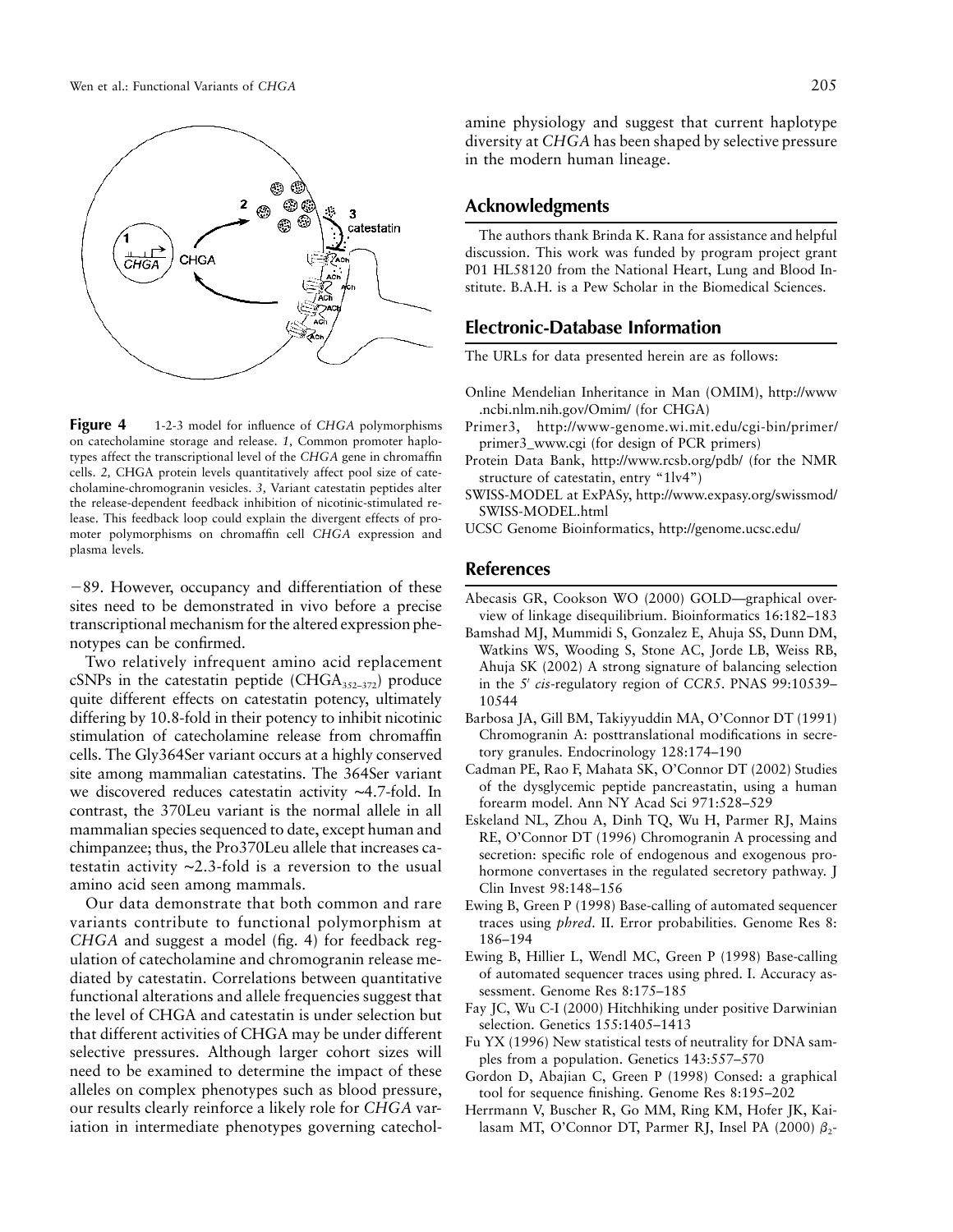adrenergic receptor polymorphisms at codon 16, cardiovascular phenotypes and essential hypertension in whites and African Americans. Am J Hypertens 13:1021–1026

- Hudson RR, Kreitman M, Aguade M (1987) A test of neutral molecular evolution based on nucleotide data. Genetics 116: 153–159
- Jiang Q, Taupenot L, Mahata SK, Mahata M, O'Connor DT, Miles LA, Parmer RJ (2001) Proteolytic cleavage of chromogranin A (CgA) by plasmin: selective liberation of a specific bioactive CgA fragment that regulates catecholamine release. J Biol Chem 276:25022–25029
- Kennedy BP, Mahata SK, O'Connor DT, Ziegler MG (1998) Mechanism of cardiovascular actions of the chromogranin A fragment catestatin in vivo. Peptides 19:1241–1248
- Kim T, Tao-Cheng JH, Eiden LE, Loh YP (2001) Chromogranin A, an "on/off" switch controlling dense-core secretory granule biogenesis. Cell 106:499–509
- Kumar S, Tamura K, Jakobsen IB, Nei M (2001) MEGA2: molecular evolutionary genetics analysis software. Bioinformatics 17:1244–1245
- Lander ES, Linton LM, Birren B, Nusbaum C, Zody MC, Baldwin J, Devon K, et al (2001) Initial sequencing and analysis of the human genome. Nature 409:860–921
- Loots GG, Ovcharenko I, Pachter L, Dubchak I, Rubin EM (2002) rVista for comparative sequence-based discovery of functional transcription factor binding sites. Genome Res 12:832–839
- Mahata M, Mahata SK, Parmer RJ, O'Connor DT (1998) Proadrenomedullin N-terminal 20 peptide: minimal active region to regulate nicotinic receptors. Hypertension 32:907– 916
- ——— (1999) Desensitization of catecholamine release. The novel catecholamine release-inhibitory peptide catestatin (chromogranin  $A_{344-364}$ ) acts at the receptor to prevent nicotinic cholinergic tolerance. J Biol Chem 274:2920–2928
- Mahata SK, Mahata M, Wakade AR, O'Connor DT (2000) Primary structure and function of the catecholamine release inhibitory peptide catestatin (chromogranin  $A_{344-364}$ ): identification of amino acid residues crucial for activity. Mol Endocrinol 14:1525–1535
- Mahata SK, O'Connor DT, Mahata M, Yoo SH, Taupenot L, Wu H, Gill BM, Parmer RJ (1997) Novel autocrine feedback control of catecholamine release: a discrete chromogranin a fragment is a noncompetitive nicotinic cholinergic antagonist. J Clin Invest 100:1623–1633
- Mayor C, Brudno M, Schwartz JR, Poliakov A, Rubin EM, Frazer KA, Pachter LS, Dubchak I (2000) VISTA: visualizing global DNA sequence alignments of arbitrary length. Bioinformatics 16:1046–1047
- McDonald JH, Kreitman M (1991) Adaptive protein evolution at the Adh locus in *Drosophila.* Nature 351:652–654
- Miall WE, Oldham PD (1963) The hereditary factor in arterial blood pressure. Brit Med J 19:75–80
- Murphy WJ, Eizirik E, O'Brien SJ, Madsen O, Scally M, Douady CJ, Teeling E, Ryder OA, Stanhope MJ, de Jong WW, Springer MS (2001) Resolution of the early placental mammal radiation using Bayesian phylogenetics. Science 294:2348–2351
- Nickerson DA, Tobe VO, Taylor SL (1997) PolyPhred: automating the detection and genotyping of single nucleotide

substitutions using fluorescence-based resequencing. Nucleic Acids Res 25:2745–2751

- O'Connor DT, Insel PA, Ziegler MG, Hook VY, Smith DW, Hamilton BA, Taylor PW, Parmer RJ (2000) Heredity and the autonomic nervous system in human hypertension. Curr Hypertens Rep 2:16–22
- O'Connor DT, Kailasam MT, Kennedy BP, Ziegler MG, Yanaihara N, Parmer RJ (2002) Early decline in the catecholamine release-inhibitory peptide catestatin in humans at genetic risk of hypertension. J Hypertens 20:1335–1345
- O'Connor DT, Takiyyuddin MA, Printz MP, Dinh TQ, Barbosa JA, Rozansky DJ, Mahata SK, Wu H, Kennedy BP, Ziegler MG, Wright FA, Schlager G, Parmer RJ (1999) Catecholamine storage vesicle protein expression in genetic hypertension. Blood Press 8:285–295
- Peitsch MC (1995) Protein modeling by e-mail. Bio/Technology 13:658–660
- Rieder MJ, Taylor SL, Tobe VO, Nickerson DA (1998) Automating the identification of DNA variations using qualitybased fluorescence re-sequencing: analysis of the human mitochondrial genome. Nucleic Acids Res 26:967–973
- Rozansky DJ, Wu H, Tang K, Parmer RJ, O'Connor DT (1994) Glucocorticoid activation of chromogranin A gene expression: identification and characterization of a novel glucocorticoid response element. J Clin Invest 94:2357–2368
- Rozas J, Rozas R (1999) DnaSP version 3: an integrated program for molecular population genetics and molecular evolution analysis. Bioinformatics 15:174–175
- Rozen S, Skaletsky HJ (2000) Primer3 on the WWW for general users and for biologist programmers. In: Krawetz S, Misener S (eds) Bioinformatics methods and protocols: methods in molecular biology. Humana Press, Totowa, NJ, pp 365–386
- Schneider S, Roessli D, Excoffier L (2000) ARLEQUIN: a software for population genetics data analysis. University of Geneva, Geneva
- Schober M, Howe PR, Sperk G, Fischer-Colbrie R, Winkler H (1989) An increased pool of secretory hormones and peptides in adrenal medulla of stroke-prone spontaneously hypertensive rats. Hypertension 13:469–474
- Schug J, Overton GC (1997) TESS: transcription element search software on the WWW. University of Pennsylvania School of Medicine, Philadelphia
- Stephens M, Smith NJ, Donnelly P (2001) A new statistical method for haplotype reconstruction from population data. Am J Hum Genet 68:978–989
- Stridsberg M (2000) Measurements of chromogranins and chromogranin-related peptides by immunological methods. In: Helle KB, Aunis D (eds) Chromogranins: functional and clinical aspects. Kluwer Academic/Plenum Publications, New York, pp 319–327
- Stridsberg M, Angeletti RH, Helle KB (2000) Characterisation of N-terminal chromogranin A and chromogranin B in mammals by region-specific radioimmunoassys and chromatographic separation methods. J Endocrinol 165:703– 714
- Stridsberg M, Oberg K, Li Q, Engstrom U, Lundqvist G (1995) Measurements of chromogranin A, chromogranin B (secretogranin I), chromogranin C (secretogranin II) and pancreastatin in plasma and urine from patients with carcinoid